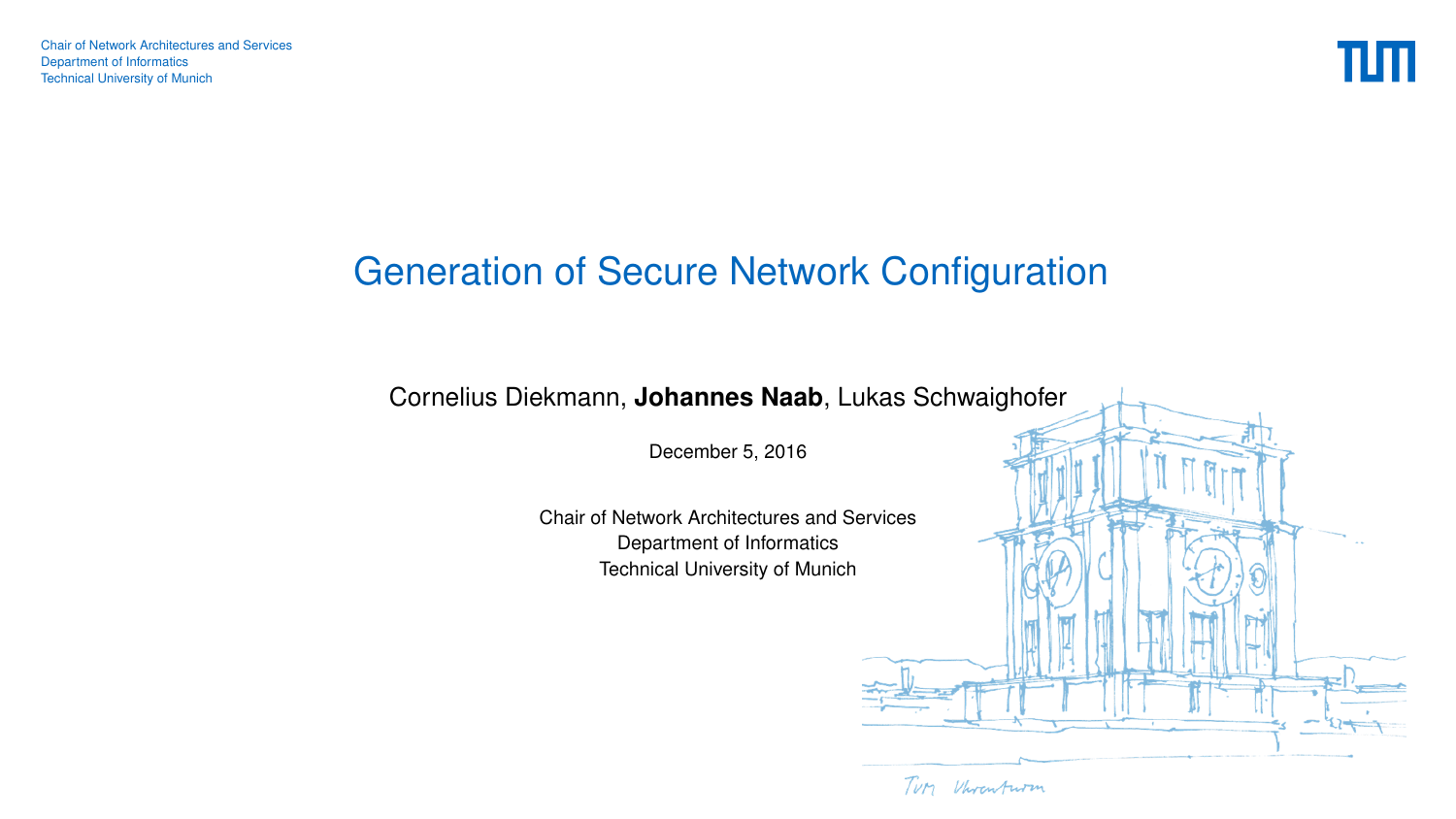Chair of Network Architectures and Services Department of Informatics Technical University of Munich

#### [Problem Statement](#page-2-0)

#### [Generation of Secure Network Configurations](#page-7-0)

[Mapping to Security Goals](#page-7-0)

[Security Policy](#page-12-0)

[Security Policy – Manually Edited](#page-13-0)

[Security Policy to Stateful Policy](#page-14-0)

[Stateful Policy to Firewall](#page-15-0)

[Stateful Policy to SDN Rules](#page-16-0)

[From Firewall to Security Policy?](#page-17-0)

[Application within the Sendate Project](#page-24-0)

Ш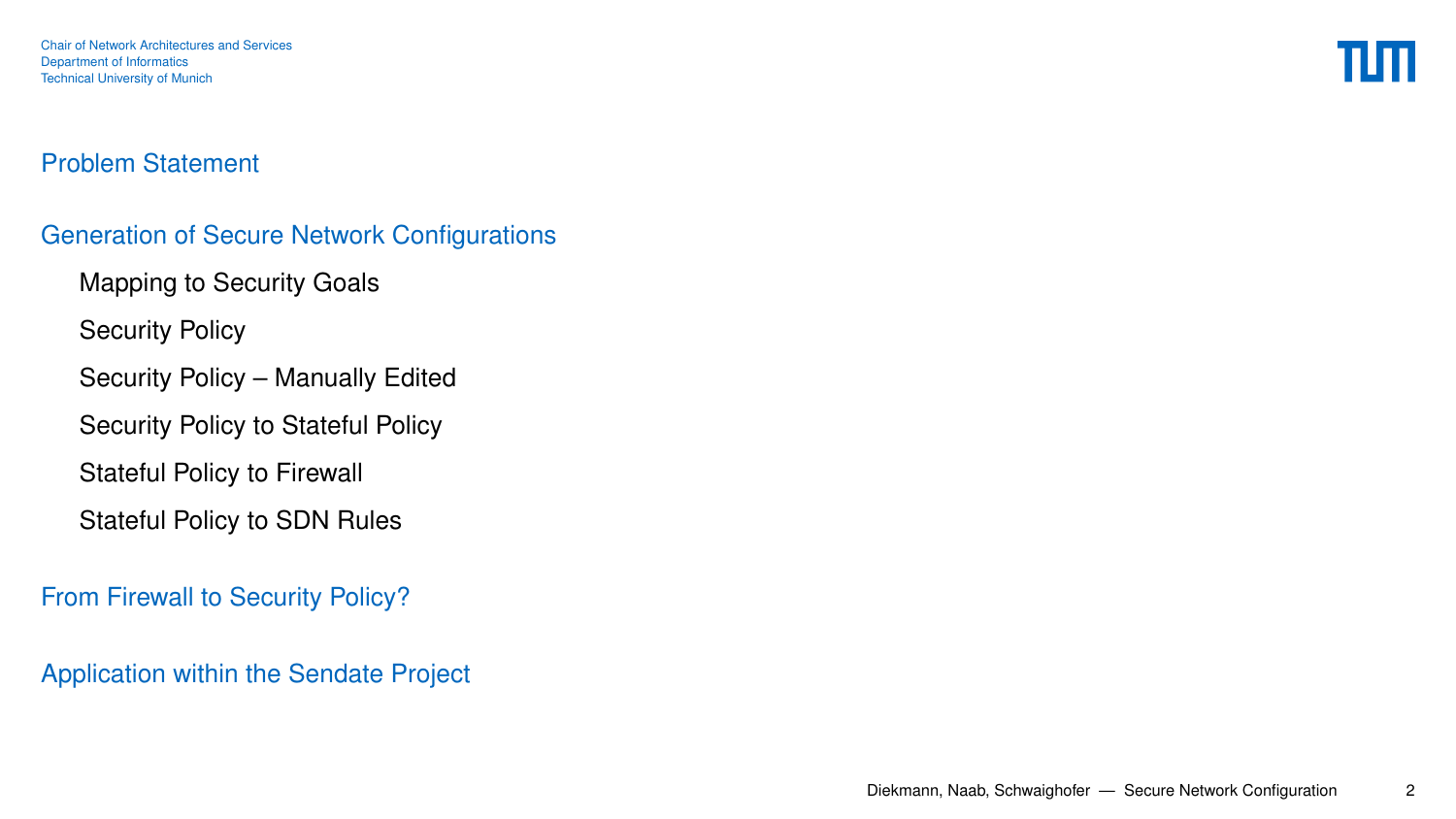- <span id="page-2-0"></span>• Most network components can be configured for their specific purpose.
- Essential to implement a secure network.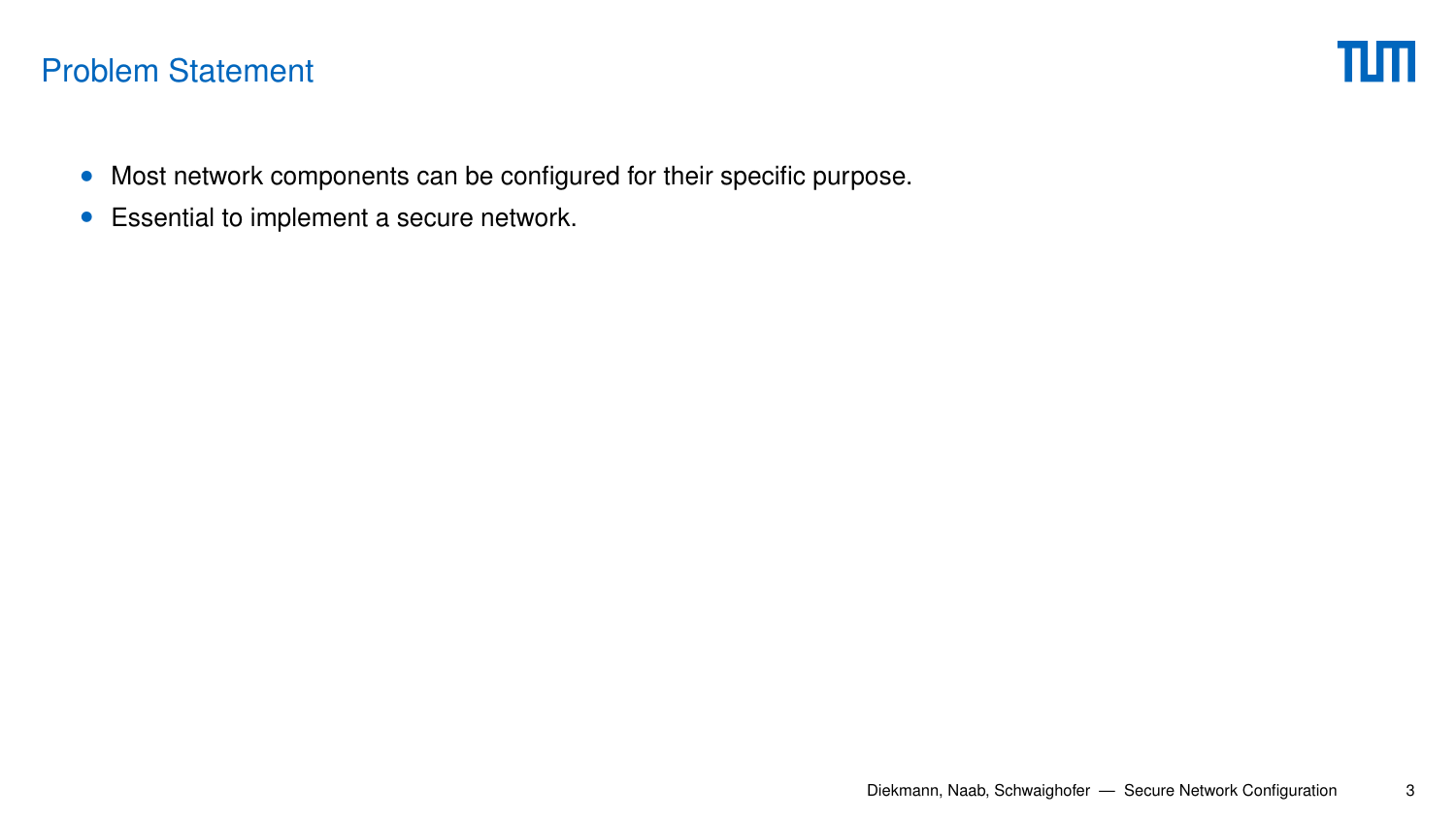- Most network components can be configured for their specific purpose.
- Essential to implement a secure network.

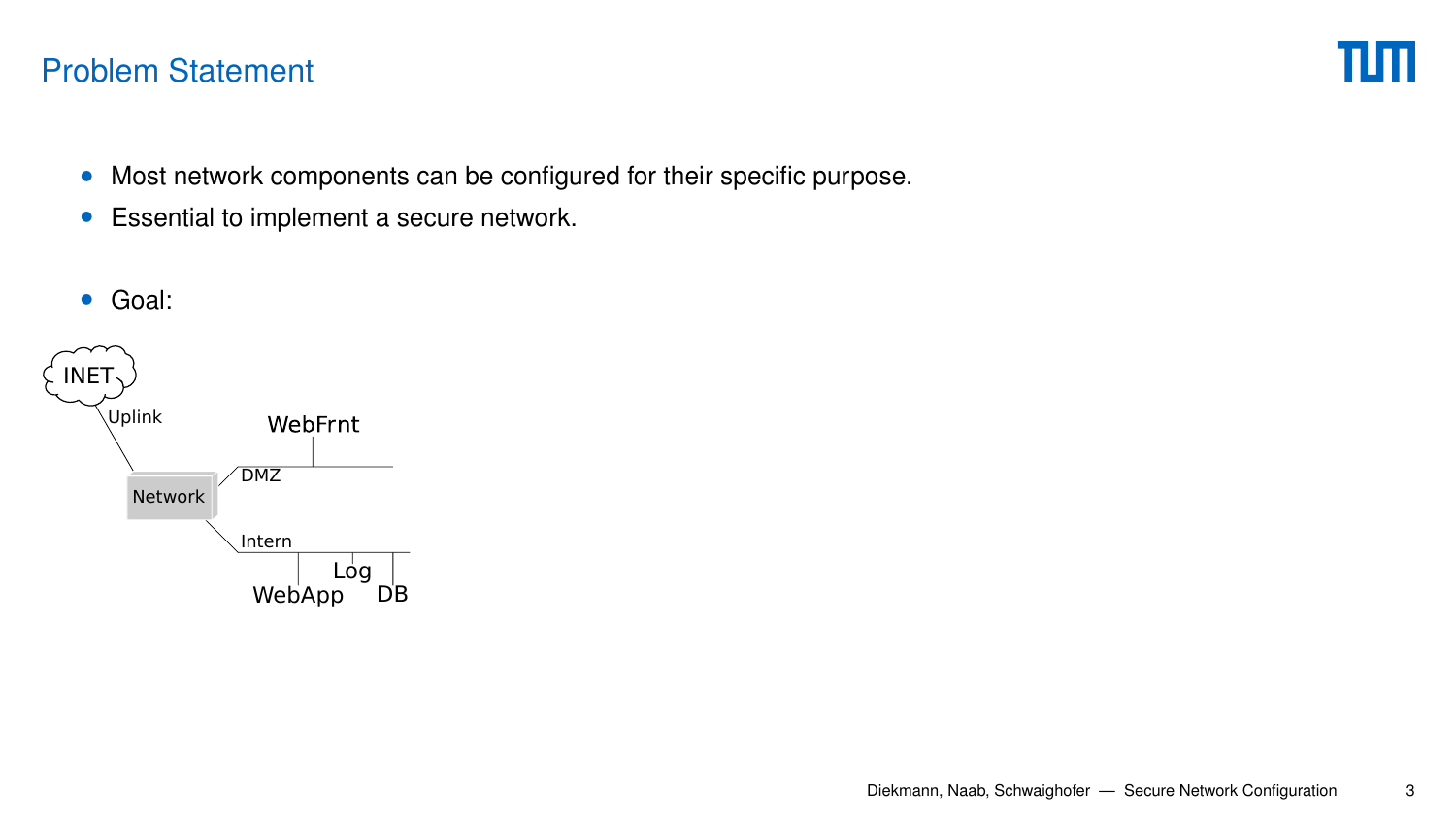- Most network components can be configured for their specific purpose.
- Essential to implement a secure network.

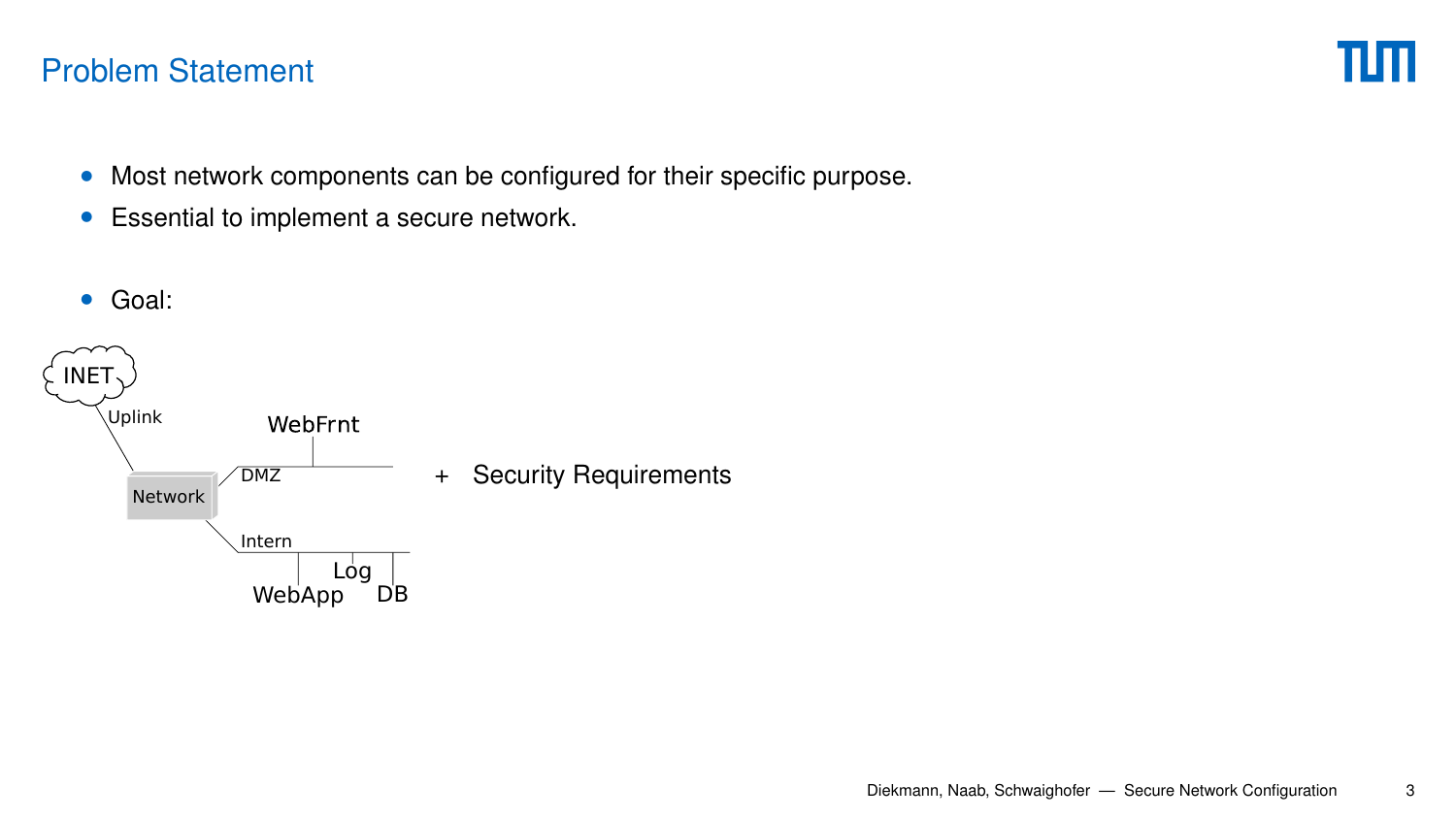- Most network components can be configured for their specific purpose.
- Essential to implement a secure network.

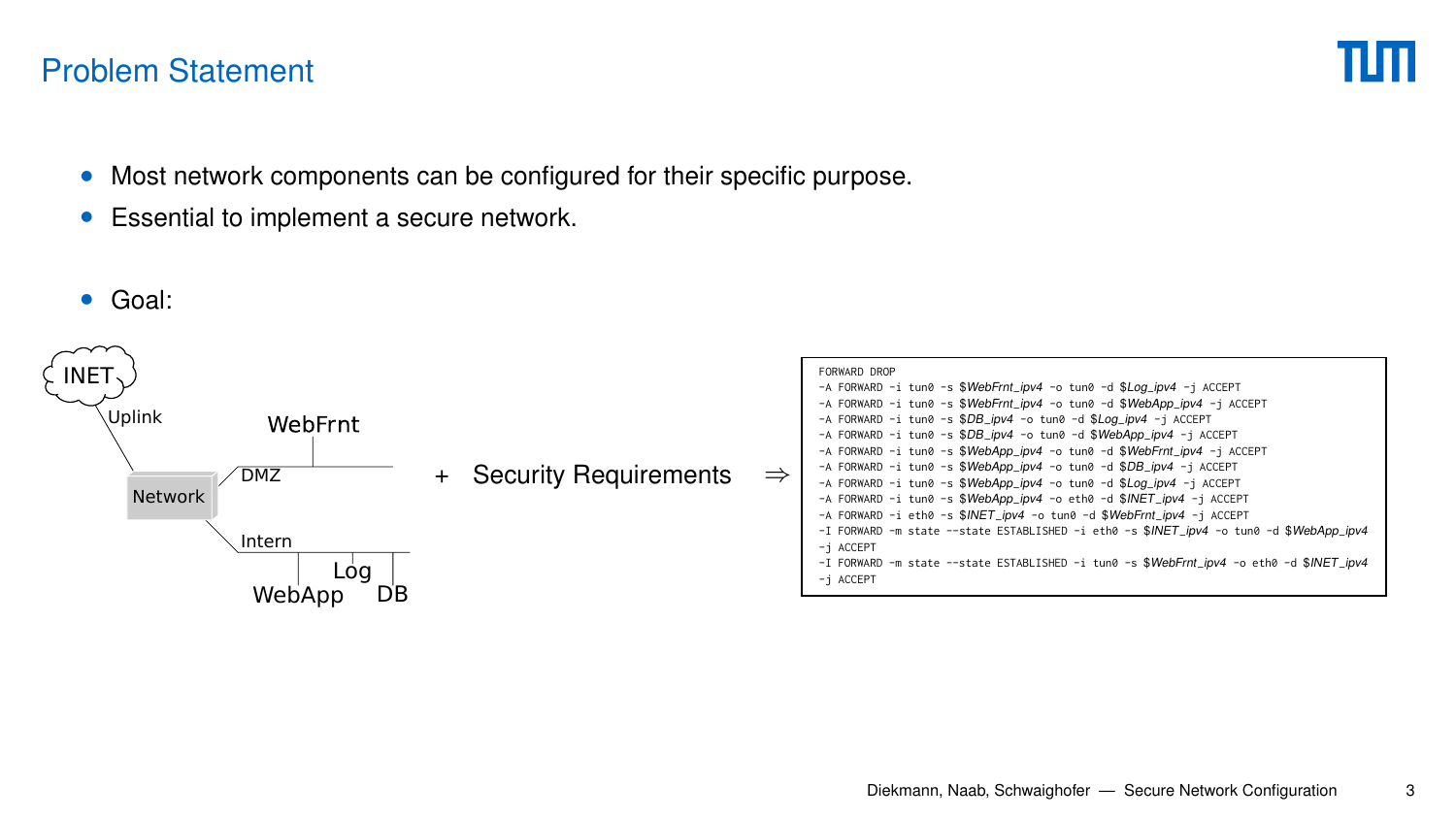- Most network components can be configured for their specific purpose.
- Essential to implement a secure network.



- Manual configuration is error prone
- $\Rightarrow$  generate configuration automatically to avoid mistakes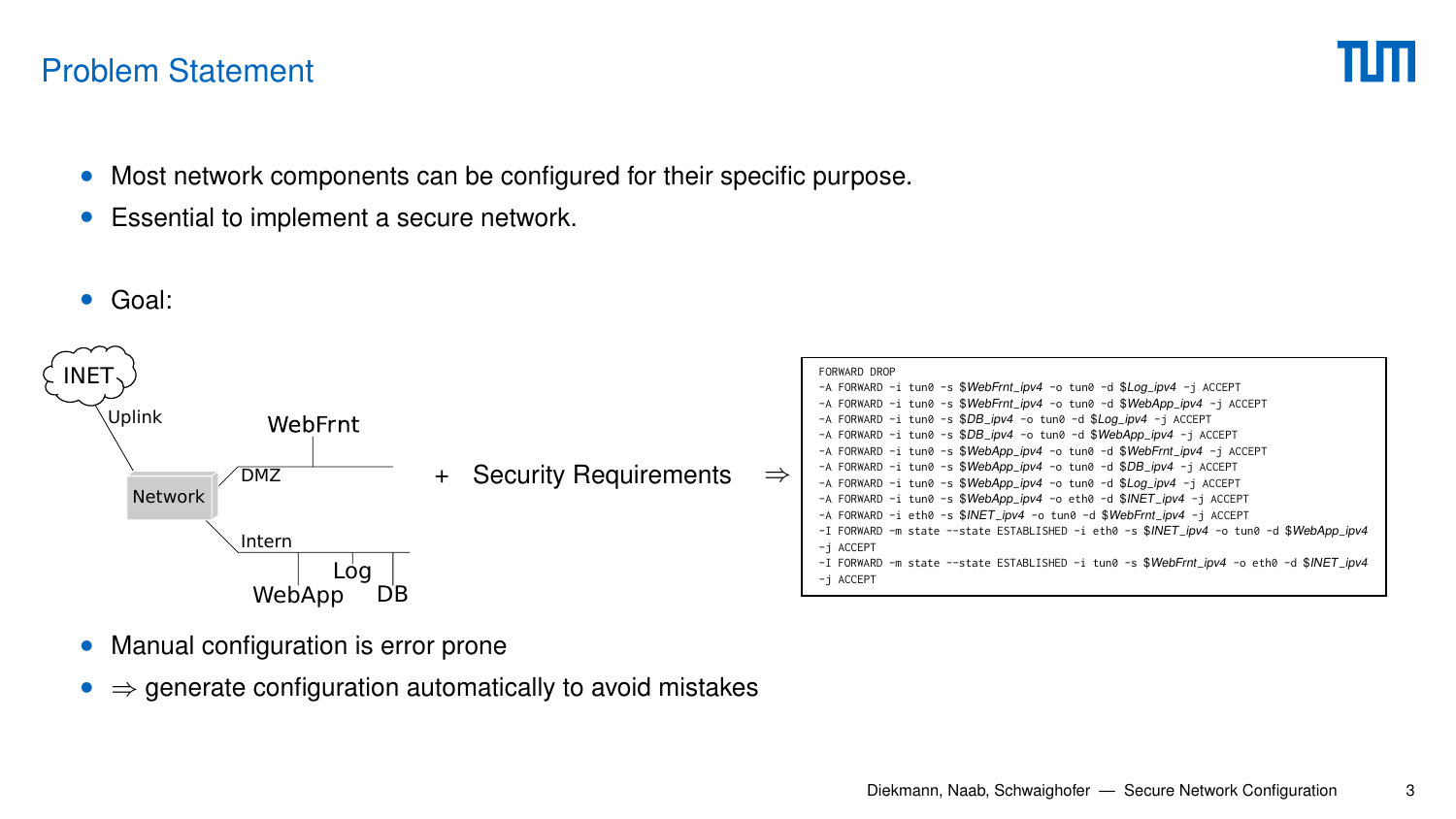# πm

<span id="page-7-0"></span>

- 1. DB, Log and WebApp are internal hosts. WebFrnt must be accessible from outside.
- 2. Logging data must not leave the log server.
- 3. DB, Log contain confidential information. WebApp is trusted and allowed to declassify.
- 4. Only WebApp may access the DB.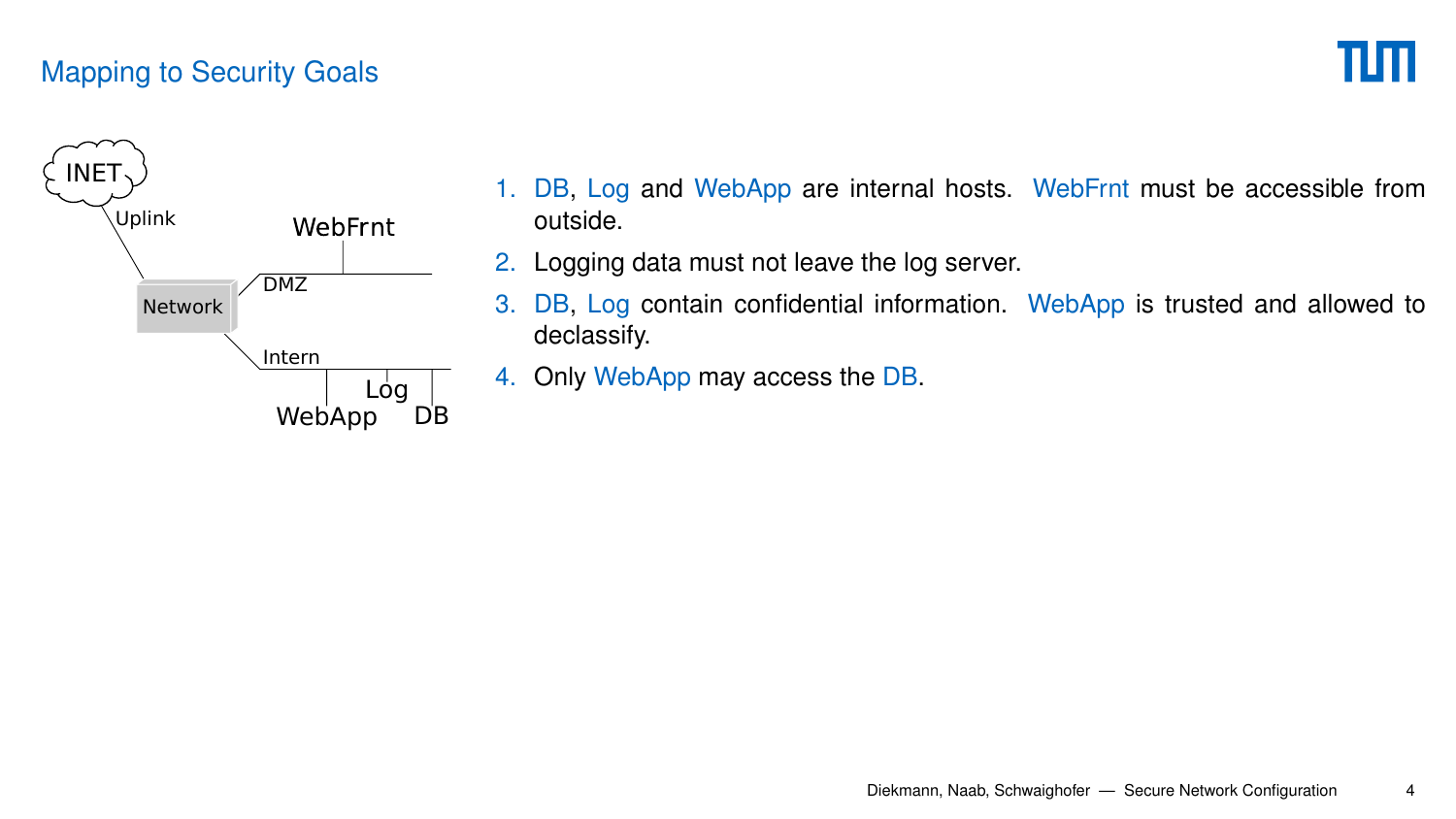# пп



- 1. DB, Log and WebApp are internal hosts. WebFrnt must be accessible from outside.
- 2. Logging data must not leave the log server.
- 3. DB, Log contain confidential information. WebApp is trusted and allowed to declassify.
- 4. Only WebApp may access the DB.

Subnets  ${DB \mapsto internal, Log \mapsto internal, WebApp \mapsto internal, WebFnt \mapsto DMZ}$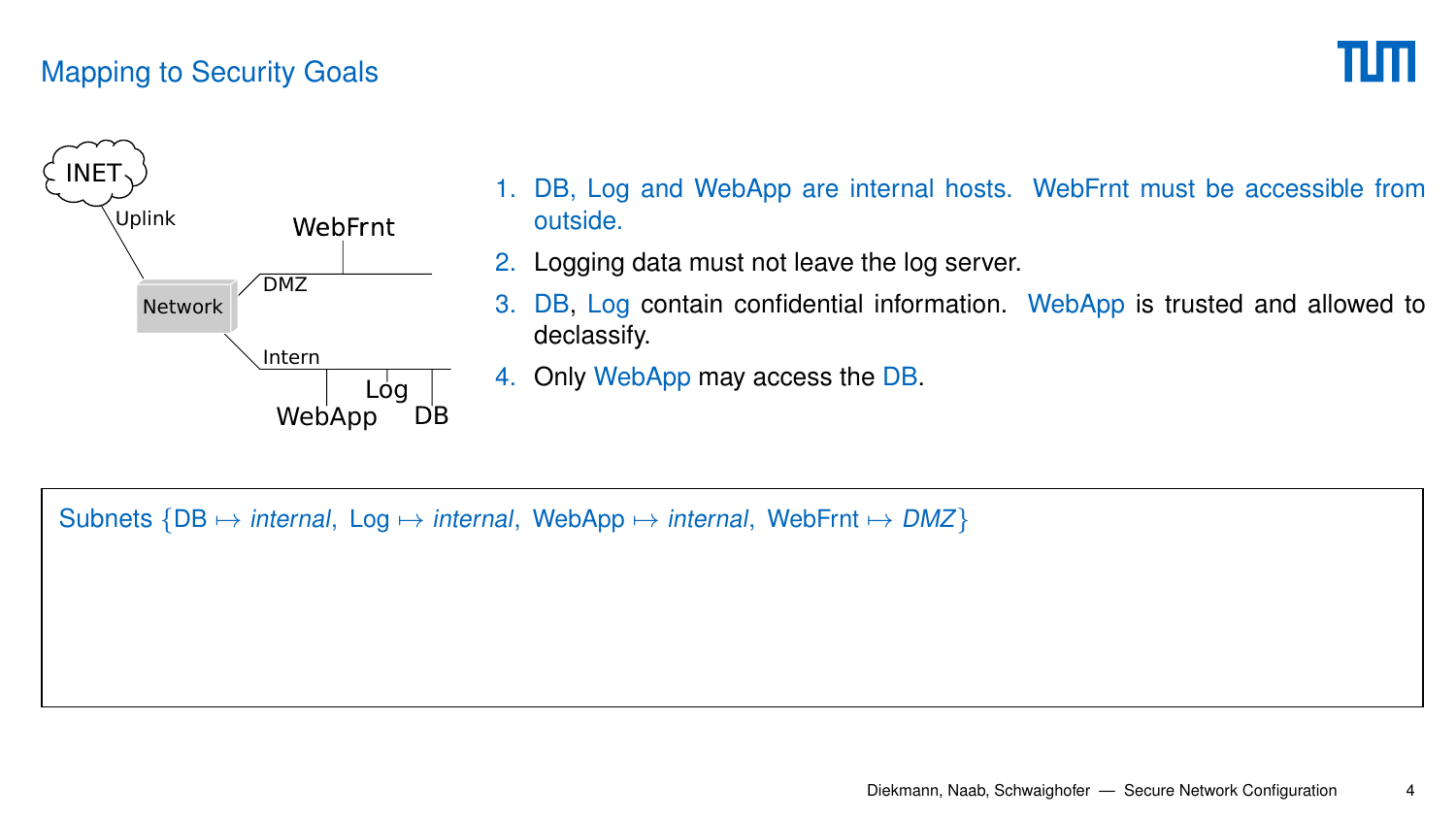

- 1. DB, Log and WebApp are internal hosts. WebFrnt must be accessible from outside.
- 2. Logging data must not leave the log server.
- 3. DB, Log contain confidential information. WebApp is trusted and allowed to declassify.
- 4. Only WebApp may access the DB.

Subnets  ${DB \mapsto internal, Log \mapsto internal, WebApp \mapsto internal, WebFnt \mapsto DMZ}$ 

Sink  $\{Log \mapsto Sink\}$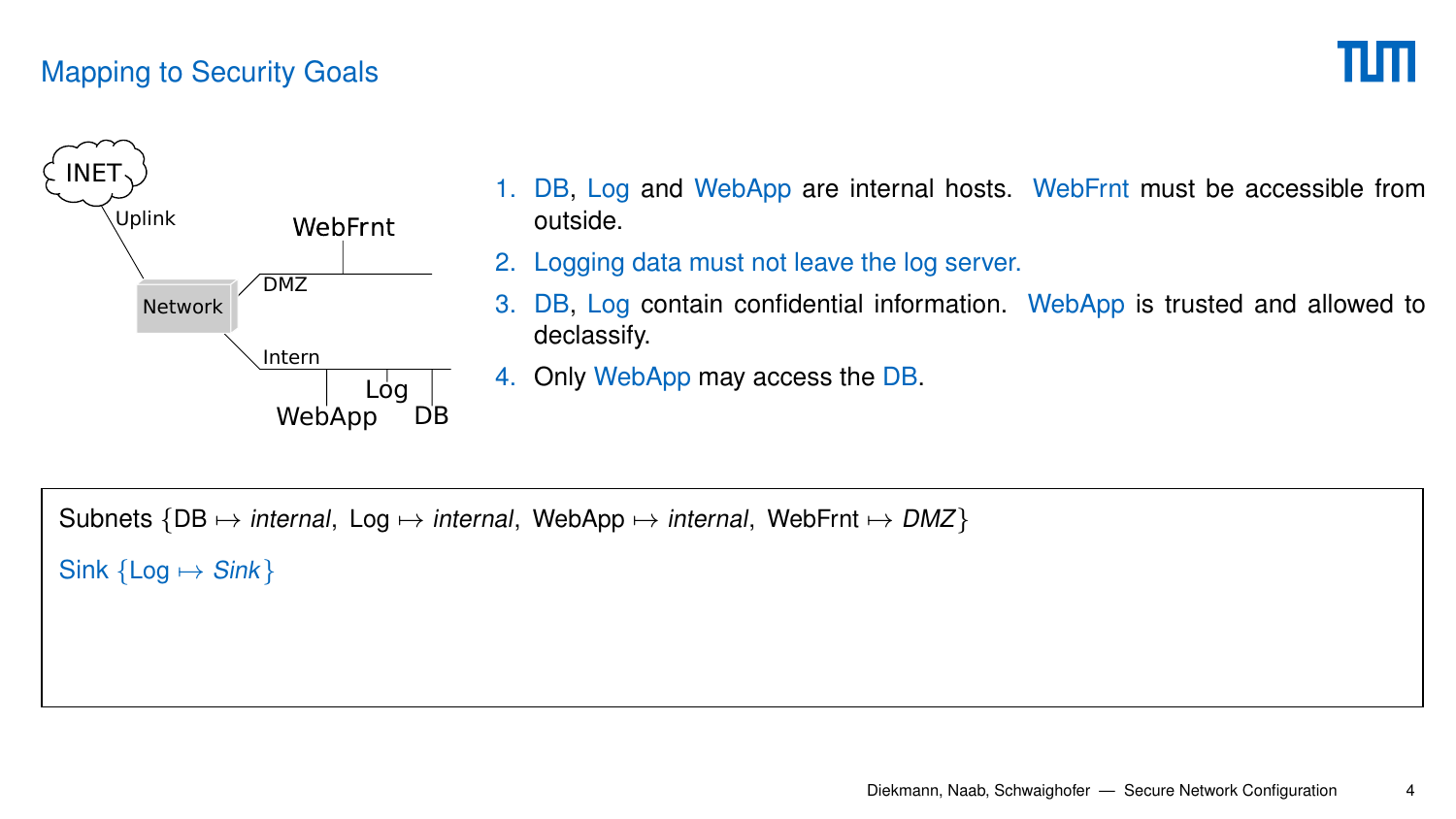# пп



- 1. DB, Log and WebApp are internal hosts. WebFrnt must be accessible from outside.
- 2. Logging data must not leave the log server.
- 3. DB, Log contain confidential information. WebApp is trusted and allowed to declassify.
- 4. Only WebApp may access the DB.

Subnets  ${DB \mapsto internal, Log \mapsto internal, WebApp \mapsto internal, WebFnt \mapsto DMZ}$ 

Sink  ${Log \mapsto$  Sink }

Bell LaPadula  ${DB \mapsto$  confidential, Log  $\mapsto$  confidential, WebApp  $\mapsto$  declassify (trusted)}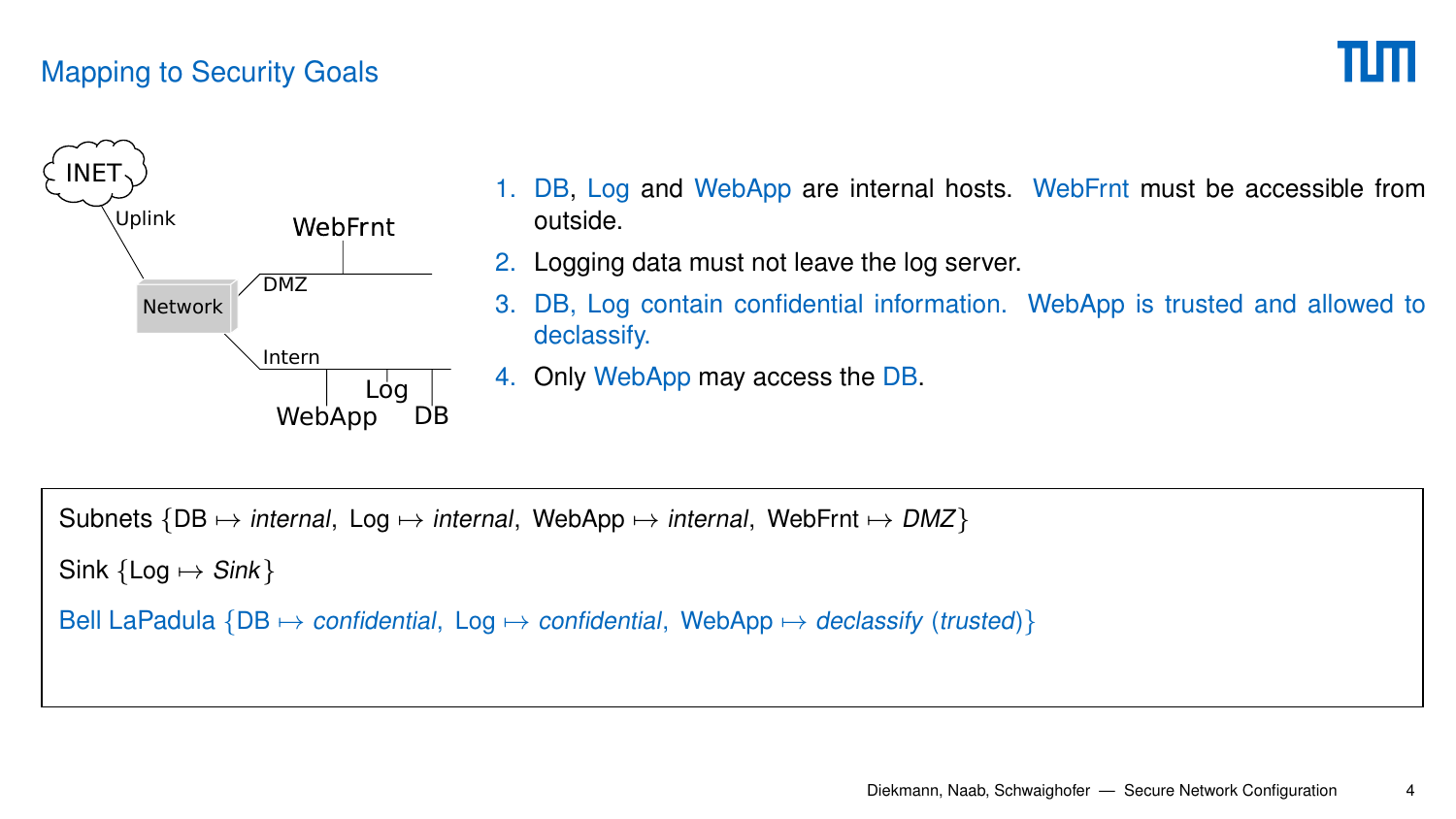# Ш



- 1. DB, Log and WebApp are internal hosts. WebFrnt must be accessible from outside.
- 2. Logging data must not leave the log server.
- 3. DB, Log contain confidential information. WebApp is trusted and allowed to declassify.
- 4. Only WebApp may access the DB.

Subnets  ${DB \mapsto internal, Log \mapsto internal, WebApp \mapsto internal, WebFnt \mapsto DMZ}$ 

Sink  ${Log \mapsto$  Sink }

```
Bell LaPadula {DB \mapsto \text{confidential}}, Log \mapsto \text{confidential}}, WebApp \mapsto declassify (trusted)}
```

```
Comm. Partners {DB \mapsto Access allowed by : WebApp}
```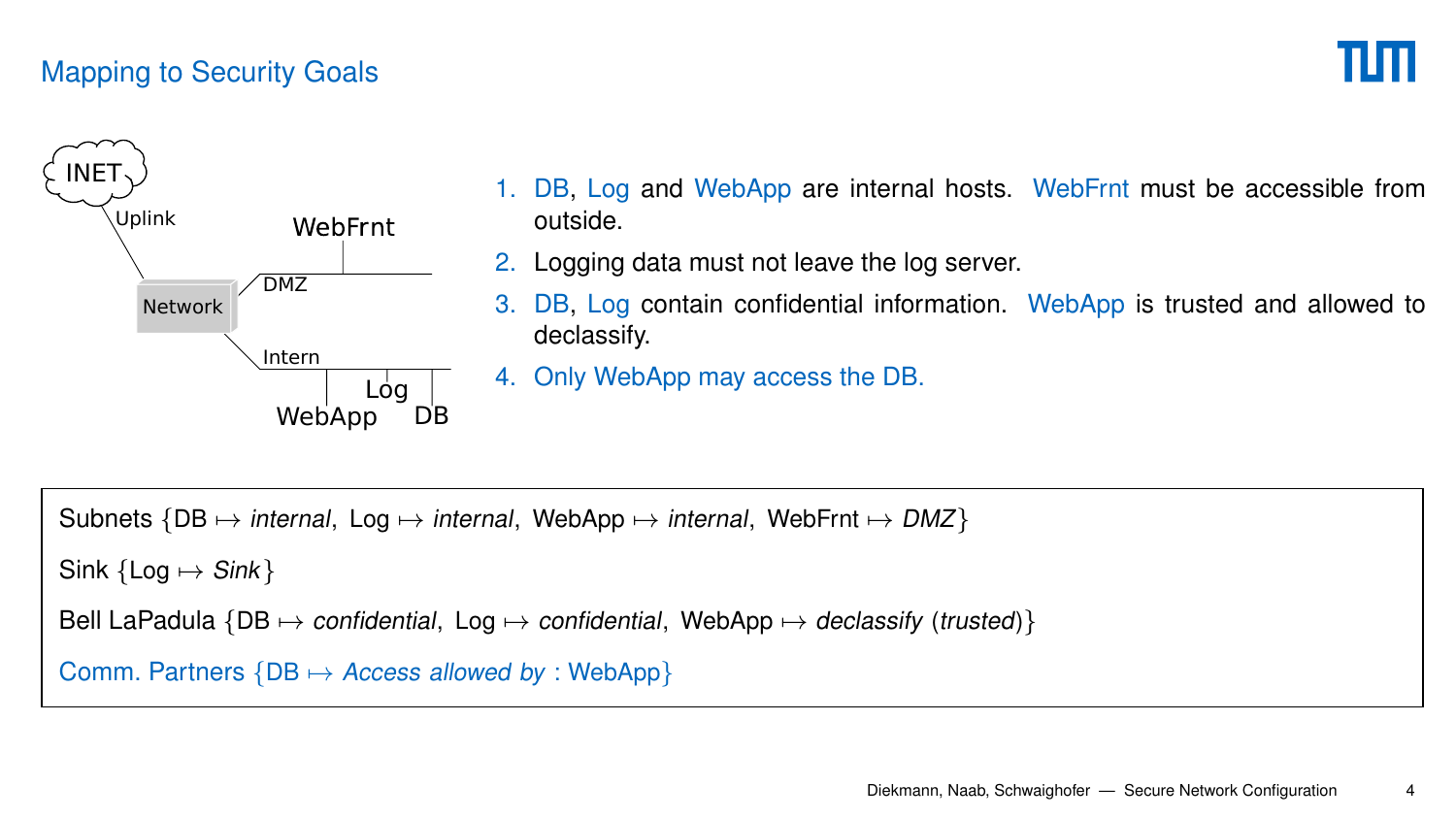#### <span id="page-12-0"></span>[Security Policy](#page-12-0)



Computing Security Policy

1. Start with allow-all policy:

 ${Log, DB, WebApp, WebFnt, INET} \times$ {Log, DB, WebApp, WebFrnt, INET}

- 2. Remove all rules which contradict the (completed) Security Goals
- Sound
- Complete: Maximum permissive policy

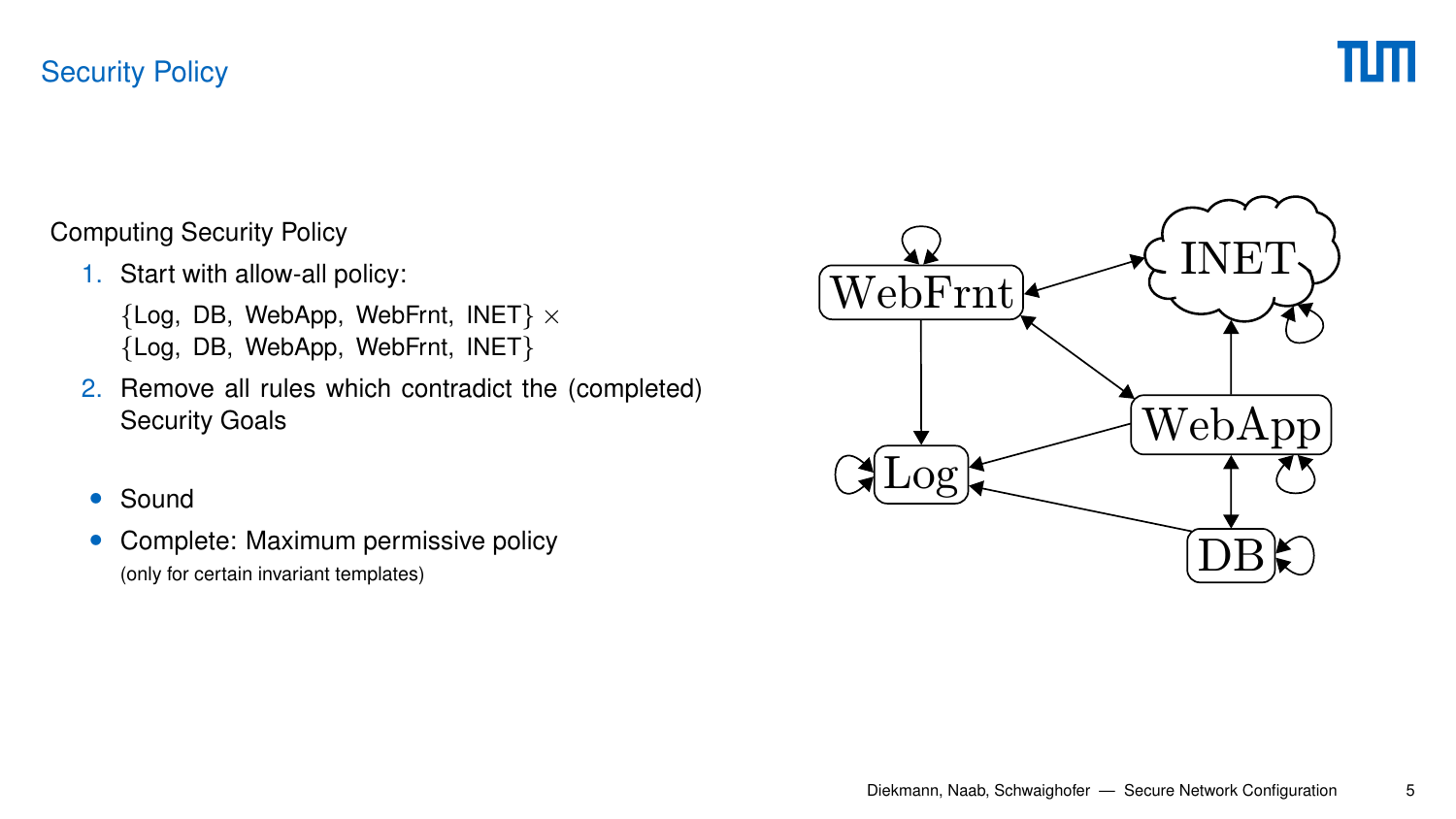#### <span id="page-13-0"></span>[Security Policy – Manually Edited](#page-13-0)



- Security Policy can be edited manually
- Policy is checked against Security Goals
- Changes must not introduce violations of Security Goals

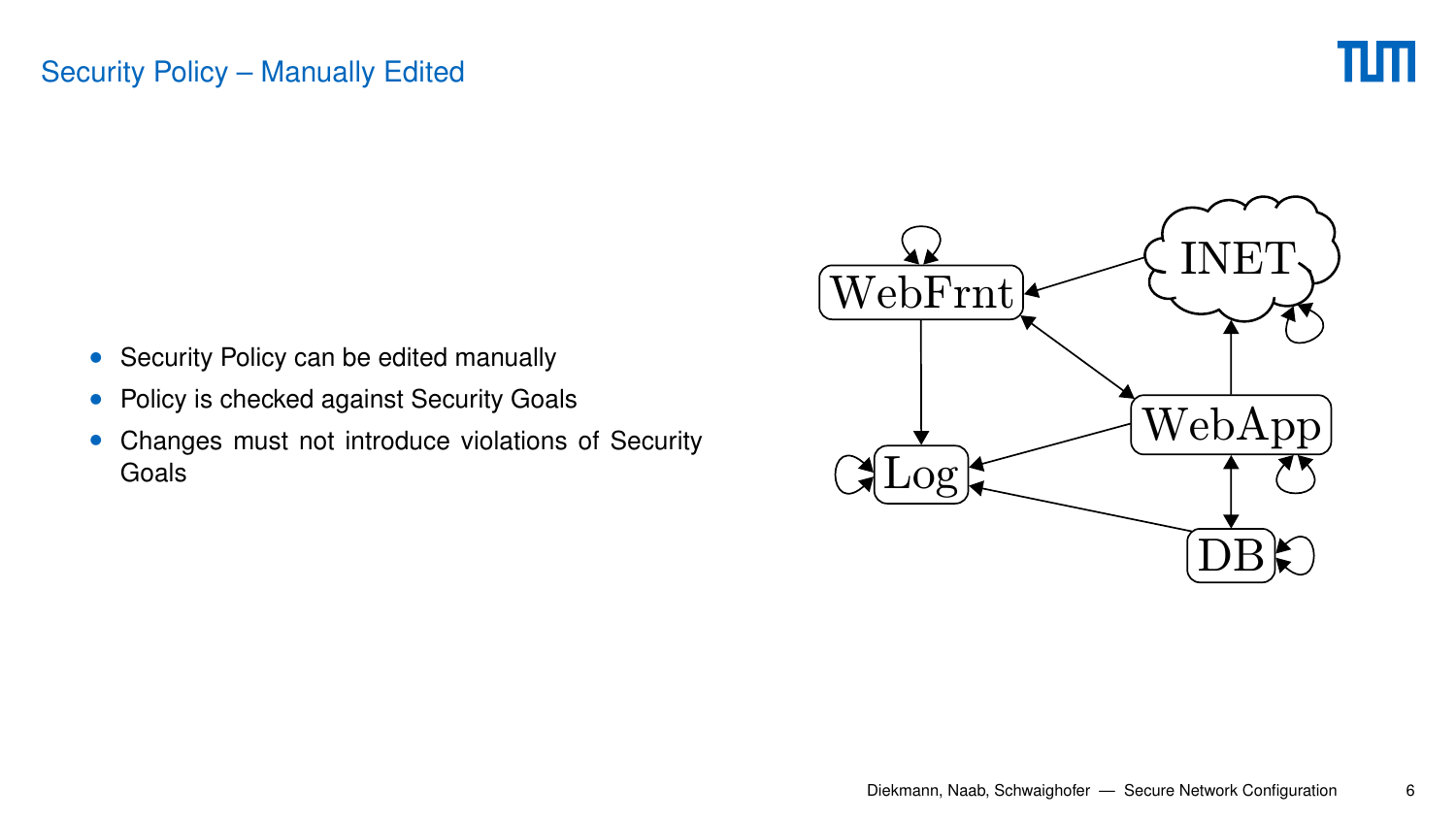#### <span id="page-14-0"></span>[Security Policy to Stateful Policy](#page-14-0)



- In order for a TCP connection to work, a bidirectional connection is necessary.
- I.e. client (INET) sends request, response is sent from WebFrnt to client.
- A stateful firewall allows the reverse flow, if such a connection was established by the client.

#### Consistency:

- 1. No information flow violation must occur
- 

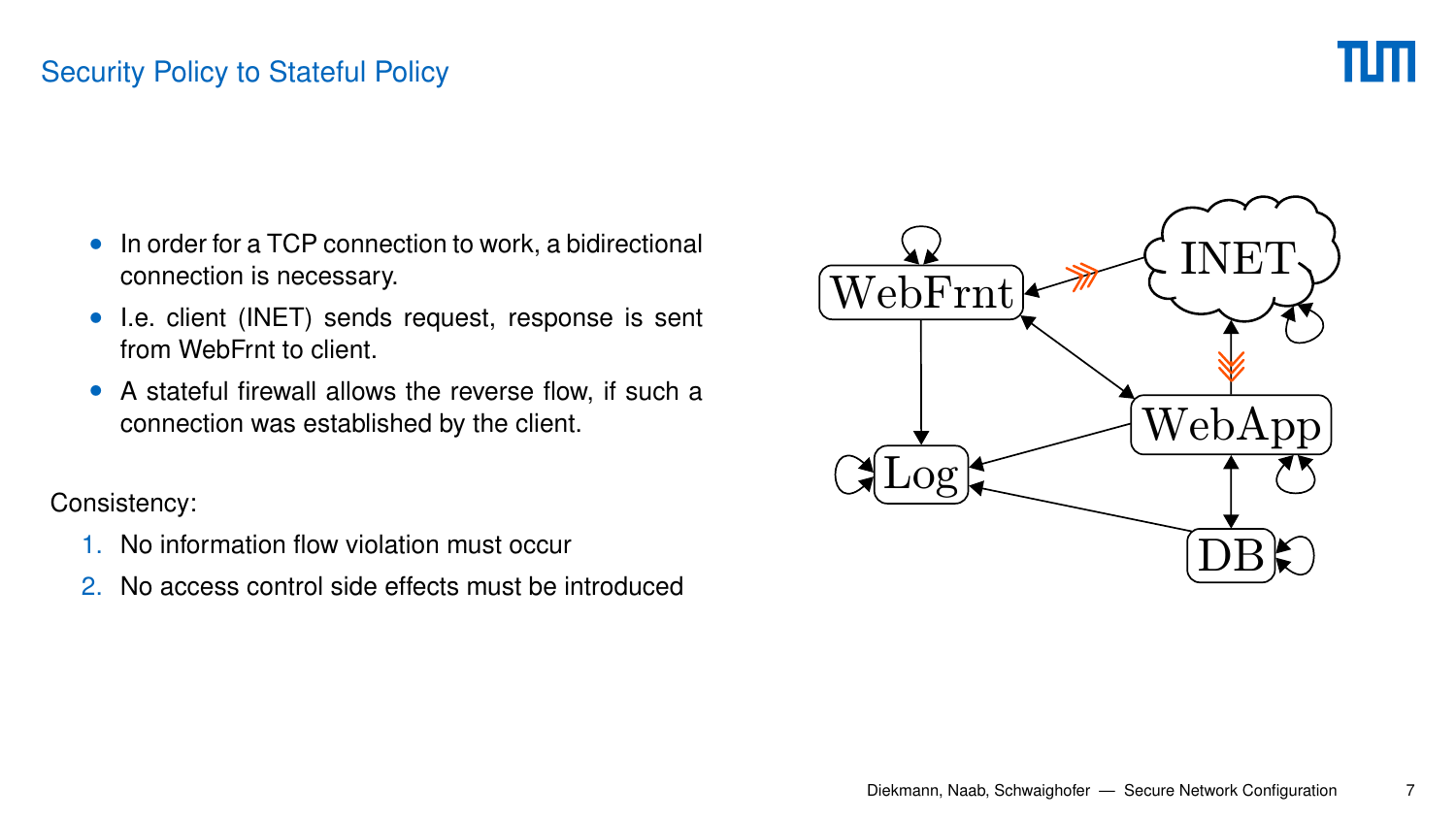#### <span id="page-15-0"></span>[Stateful Policy to Firewall](#page-15-0)



#### **Assumptions**

Structure Enforced network connectivity structure = policy. Links: confidential and integrity protected.

Authenticity Policy's entities must match their network representation (e.g. IP/MAC addresses).

State The stateful connection handling must match the stateful policy's semantics.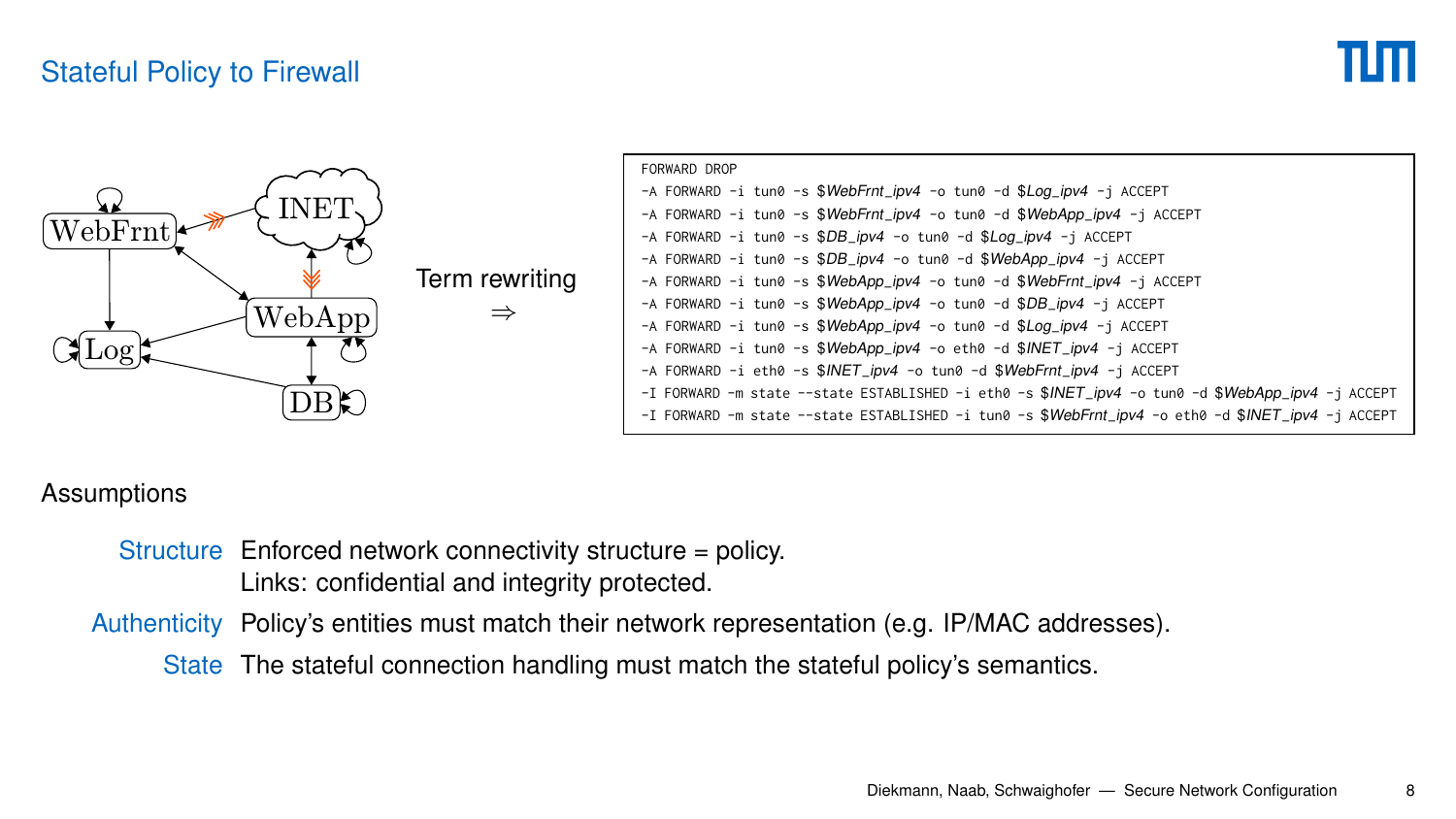#### <span id="page-16-0"></span>[Stateful Policy to SDN Rules](#page-16-0)



| # ARP Request                                                                             |  |
|-------------------------------------------------------------------------------------------|--|
| in_port=\$port_src dl_src=\$mac_src dl_dst=ff:ff:ff:ff:ff:ff                              |  |
| arp arp_sha=\$mac_src arp_spa=\$ip4_src arp_tpa=\$ip4_dst                                 |  |
| priority=40000 action=mod_dl_dst:\$mac_dst.output:\$port_dst                              |  |
| # ARP Reply                                                                               |  |
| dl_src=\$mac_dst dl_dst=\$mac_src arp arp_sha=\$mac_dst arp_spa=\$ip4_dst                 |  |
| arp_tpa=\$ip4_src priority=40000 action=output:\$port_src                                 |  |
| # IPv4 one-wav                                                                            |  |
| in_port=\$port_src dl_src=\$mac_src ip nw_src=\$ip4_src nw_dst=\$ip4_dst                  |  |
| priority=40000 action=mod_dl_dst:\$mac_dst.output:\$port_dst                              |  |
| # if src (resp. dst) is INET, replace \$ <i>ip4_src</i> (resp. \$ <i>ip4_dst</i> ) with * |  |
| # and decrease the priority                                                               |  |

ovs-vsctl set-fail-mode \$switch secure && ovs-ofctl add-flows

- Only as single network security device is considered
- Stateful firewall handling is not provided by SDN switch
- Could be introduced by iptables firewall or Open vSwitch >= 2.5.0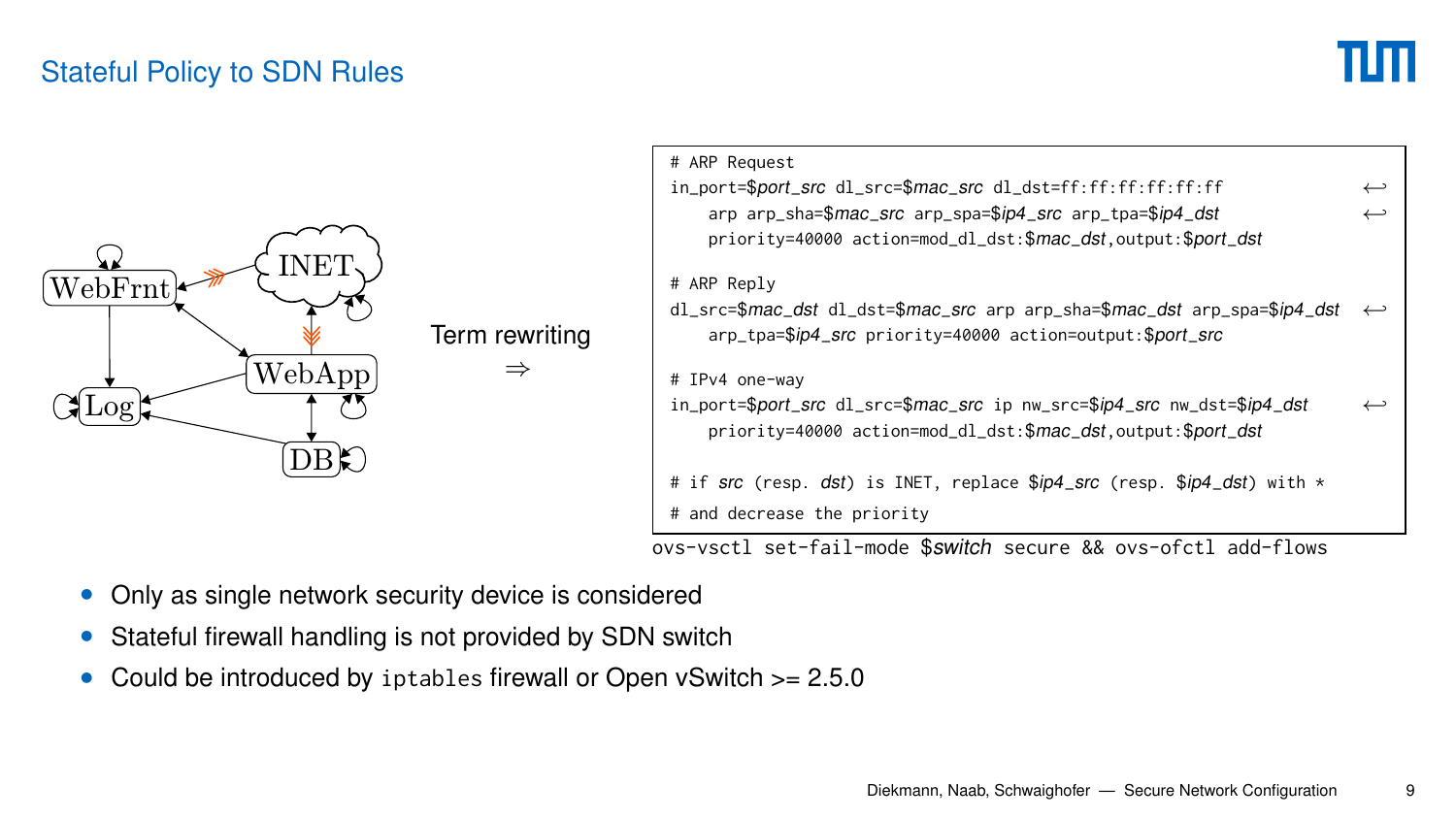ШП

- <span id="page-17-0"></span>• Generating a configuration requires an existing security policy
- A lot of firewalls are managed manually and encode implicit knowledge about the security goals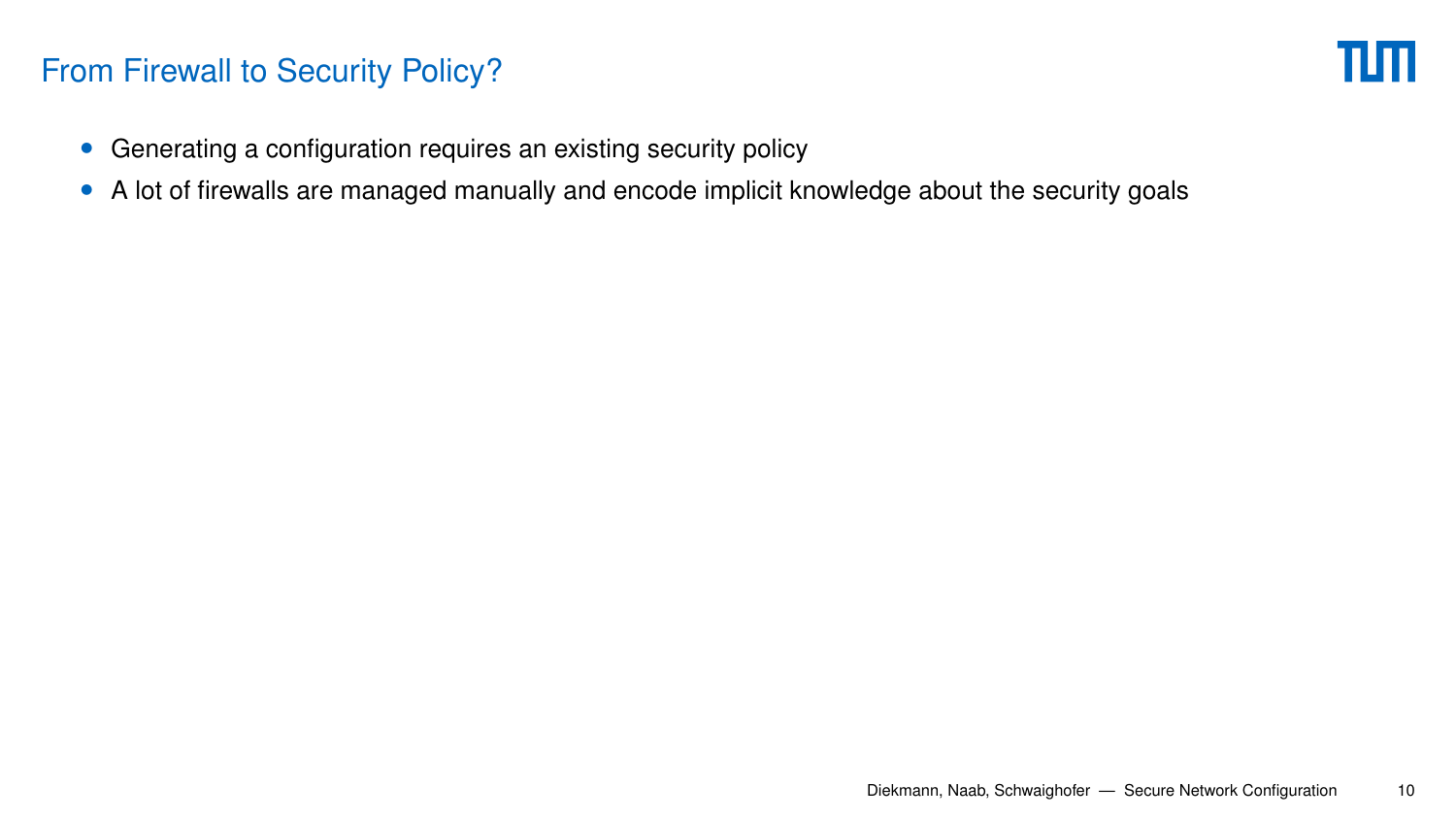- Generating a configuration requires an existing security policy
- A lot of firewalls are managed manually and encode implicit knowledge about the security goals

```
-A FORWARD -j DOCKER-ISOLATION
-A FORWARD -d 193.99.144.80/32 -m recent --set --name rateheise --mask 255.255.255.255 --rsource
-A FORWARD -d 193.99.144.80/32 -m recent --update --seconds 60 --hitcount 3 --name rateheise --mask
255.255.255.255 --rsource -j DROP
-A FORWARD -m state --state RELATED,ESTABLISHED -j ACCEPT
-A FORWARD -p tcp -m tcp --dport 22 -j ACCEPT
-A FORWARD -s 10.0.0.2/32 -d 10.0.0.1/32 -p tcp -m tcp --dport 80 -j ACCEPT
-A FORWARD -j MYNET
-A FORWARD -o br-b74b417b331f -j DOCKER
-A FORWARD -o br-b74b417b331f -m conntrack --ctstate RELATED,ESTABLISHED -j ACCEPT
-A FORWARD -i br-b74b417b331f ! -o br-b74b417b331f -j ACCEPT
-A FORWARD -o docker0 -j DOCKER
-A FORWARD -o docker0 -m conntrack --ctstate RELATED,ESTABLISHED -j ACCEPT
-A FORWARD -i docker0 ! -o docker0 -j ACCEPT
-A FORWARD -i docker0 -o docker0 -j ACCEPT
-A FORWARD -i br-b74b417b331f -o br-b74b417b331f -j DROP
-A DOCKER-ISOLATION -i docker0 -o br-b74b417b331f -j DROP
-A DOCKER-ISOLATION -i br-b74b417b331f -o docker0 -j DROP
-A DOCKER-ISOLATION -j RETURN
-A MYNET -d 10.0.0.4/32 ! -i br-b74b417b331f -o br-b74b417b331f -m state --state ESTABLISHED -j ACCEPT
-A MYNET -s 10.0.0.1/32 -i br-b74b417b331f ! -o br-b74b417b331f -m state --state ESTABLISHED -j ACCEPT
-A MYNET -s 10.0.0.1/32 -d 10.0.0.1/32 -i br-b74b417b331f -o br-b74b417b331f -j ACCEPT
-A MYNET -s 10.0.0.1/32 -d 10.0.0.2/32 -i br-b74b417b331f -o br-b74b417b331f -j ACCEPT
<snip>
-A MYNET -s 10.0.0.4/32 -d 10.0.0.4/32 -i br-b74b417b331f -o br-b74b417b331f -j ACCEPT
-A MYNET -s 10.0.0.4/32 ! -d 10.0.0.0/8 -i br-b74b417b331f ! -o br-b74b417b331f -j ACCEPT
-A MYNET ! -s 10.0.0.0/8 -d 10.0.0.1/32 ! -i br-b74b417b331f -o br-b74b417b331f -j ACCEPT
-A MYNET -i br-b74b417b331f -j DROP
-A MYNET -o br-b74b417b331f -j DROP
-A MYNET -s 10.0.0.0/8 -j DROP
-A MYNET -d 10.0.0.0/8 -j DROP
```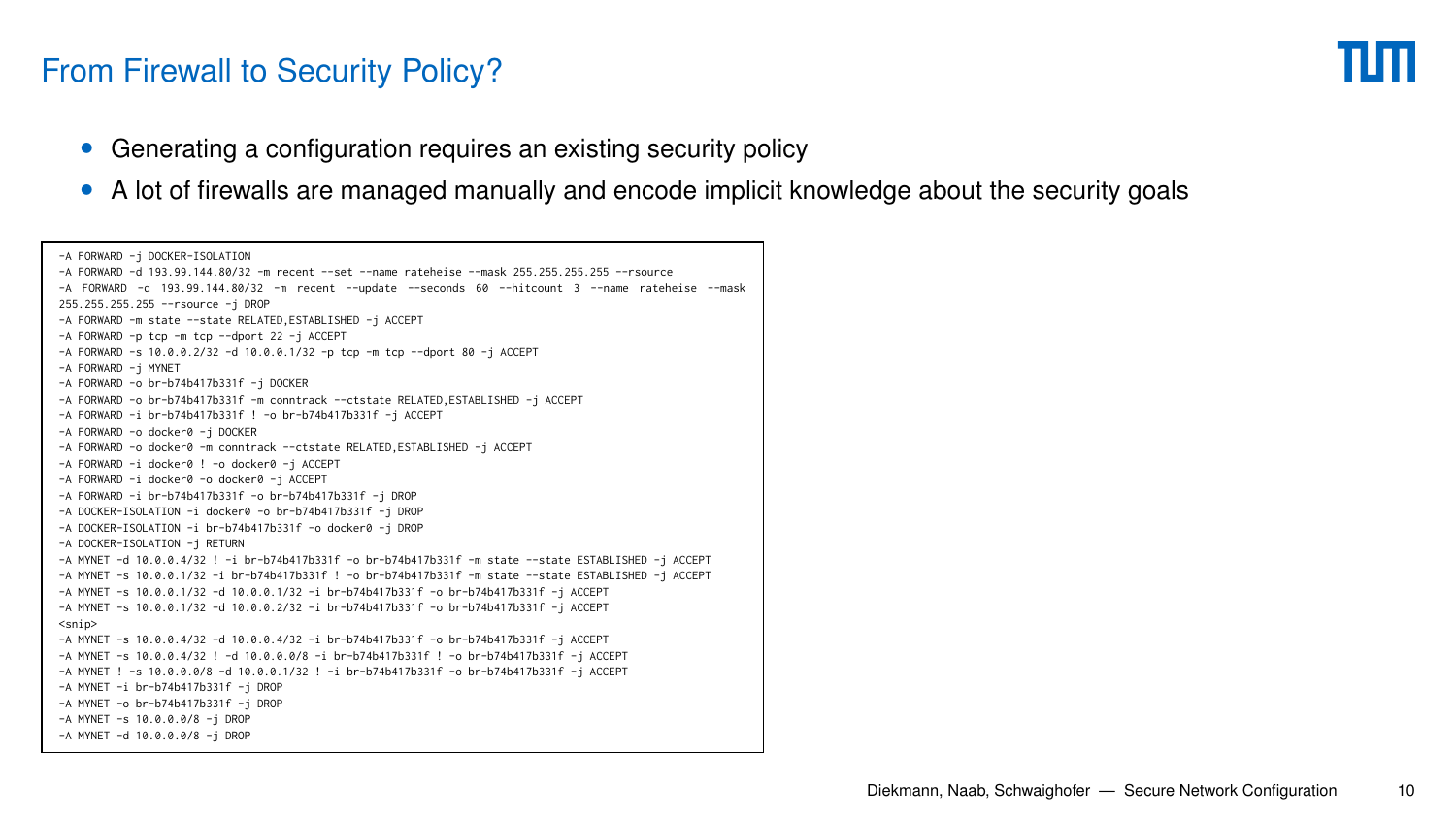- Generating a configuration requires an existing security policy
- A lot of firewalls are managed manually and encode implicit knowledge about the security goals

? ⇒

```
-A FORWARD -j DOCKER-ISOLATION
-A FORWARD -d 193.99.144.80/32 -m recent --set --name rateheise --mask 255.255.255.255 --rsource
-A FORWARD -d 193.99.144.80/32 -m recent --update --seconds 60 --hitcount 3 --name rateheise --mask
255.255.255.255 --rsource -j DROP
-A FORWARD -m state --state RELATED,ESTABLISHED -j ACCEPT
-A FORWARD -p tcp -m tcp --dport 22 -j ACCEPT
-A FORWARD -s 10.0.0.2/32 -d 10.0.0.1/32 -p tcp -m tcp --dport 80 -j ACCEPT
-A FORWARD -j MYNET
-A FORWARD -o br-b74b417b331f -j DOCKER
-A FORWARD -o br-b74b417b331f -m conntrack --ctstate RELATED,ESTABLISHED -j ACCEPT
-A FORWARD -i br-b74b417b331f ! -o br-b74b417b331f -j ACCEPT
-A FORWARD -o docker0 -j DOCKER
-A FORWARD -o docker0 -m conntrack --ctstate RELATED,ESTABLISHED -j ACCEPT
-A FORWARD -i docker0 ! -o docker0 -j ACCEPT
-A FORWARD -i docker0 -o docker0 -j ACCEPT
-A FORWARD -i br-b74b417b331f -o br-b74b417b331f -j DROP
-A DOCKER-ISOLATION -i docker0 -o br-b74b417b331f -j DROP
-A DOCKER-ISOLATION -i br-b74b417b331f -o docker0 -j DROP
-A DOCKER-ISOLATION -j RETURN
-A MYNET -d 10.0.0.4/32 ! -i br-b74b417b331f -o br-b74b417b331f -m state --state ESTABLISHED -j ACCEPT
-A MYNET -s 10.0.0.1/32 -i br-b74b417b331f ! -o br-b74b417b331f -m state --state ESTABLISHED -j ACCEPT
-A MYNET -s 10.0.0.1/32 -d 10.0.0.1/32 -i br-b74b417b331f -o br-b74b417b331f -j ACCEPT
-A MYNET -s 10.0.0.1/32 -d 10.0.0.2/32 -i br-b74b417b331f -o br-b74b417b331f -j ACCEPT
<snip>
-A MYNET -s 10.0.0.4/32 -d 10.0.0.4/32 -i br-b74b417b331f -o br-b74b417b331f -j ACCEPT
-A MYNET -s 10.0.0.4/32 ! -d 10.0.0.0/8 -i br-b74b417b331f ! -o br-b74b417b331f -j ACCEPT
-A MYNET ! -s 10.0.0.0/8 -d 10.0.0.1/32 ! -i br-b74b417b331f -o br-b74b417b331f -j ACCEPT
-A MYNET -i br-b74b417b331f -j DROP
-A MYNET -o br-b74b417b331f -j DROP
-A MYNET -s 10.0.0.0/8 -j DROP
-A MYNET -d 10.0.0.0/8 -j DROP
```
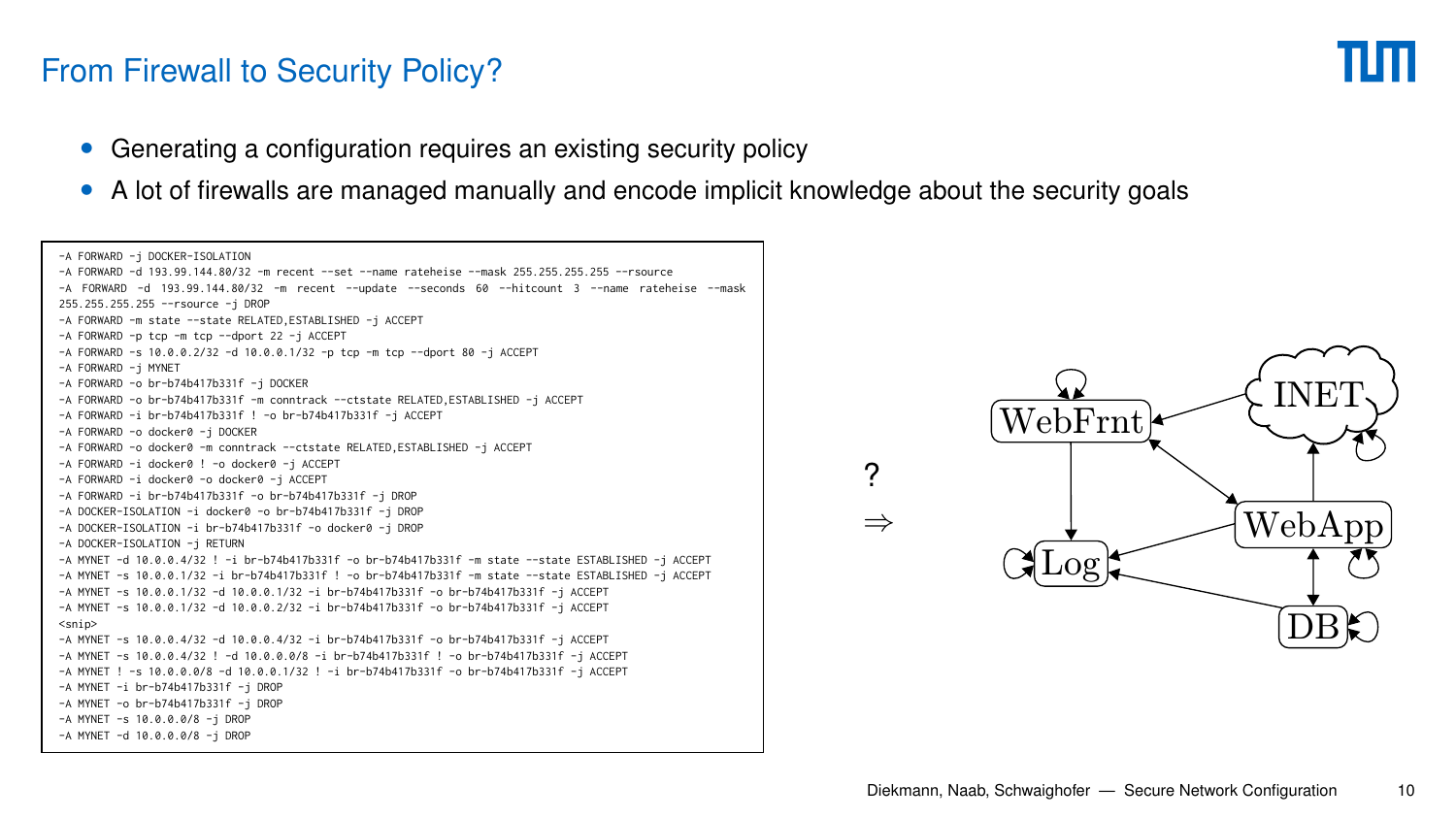- Validate that security policy matches with our expectations
- Detect hidden bugs hidden within the firewall configuration
- "Visualize" existing firewalls
	- What did the previous administrator configure?
	- Are there security violations embedded within the firewall?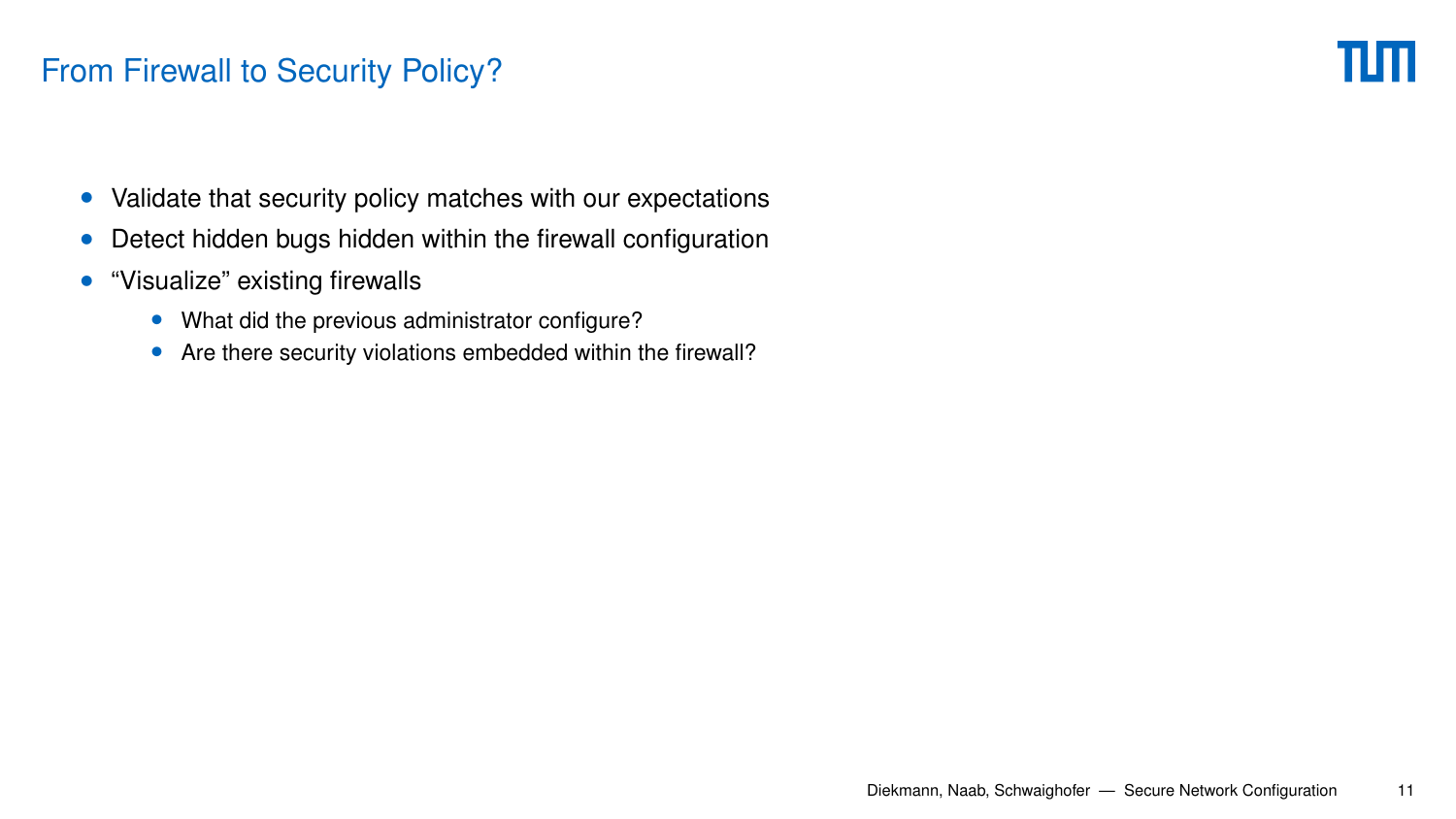- Validate that security policy matches with our expectations
- Detect hidden bugs hidden within the firewall configuration
- "Visualize" existing firewalls
	- What did the previous administrator configure?
	- Are there security violations embedded within the firewall?

Automated checking of the firewall configuration before the deployment can help to avoid problems: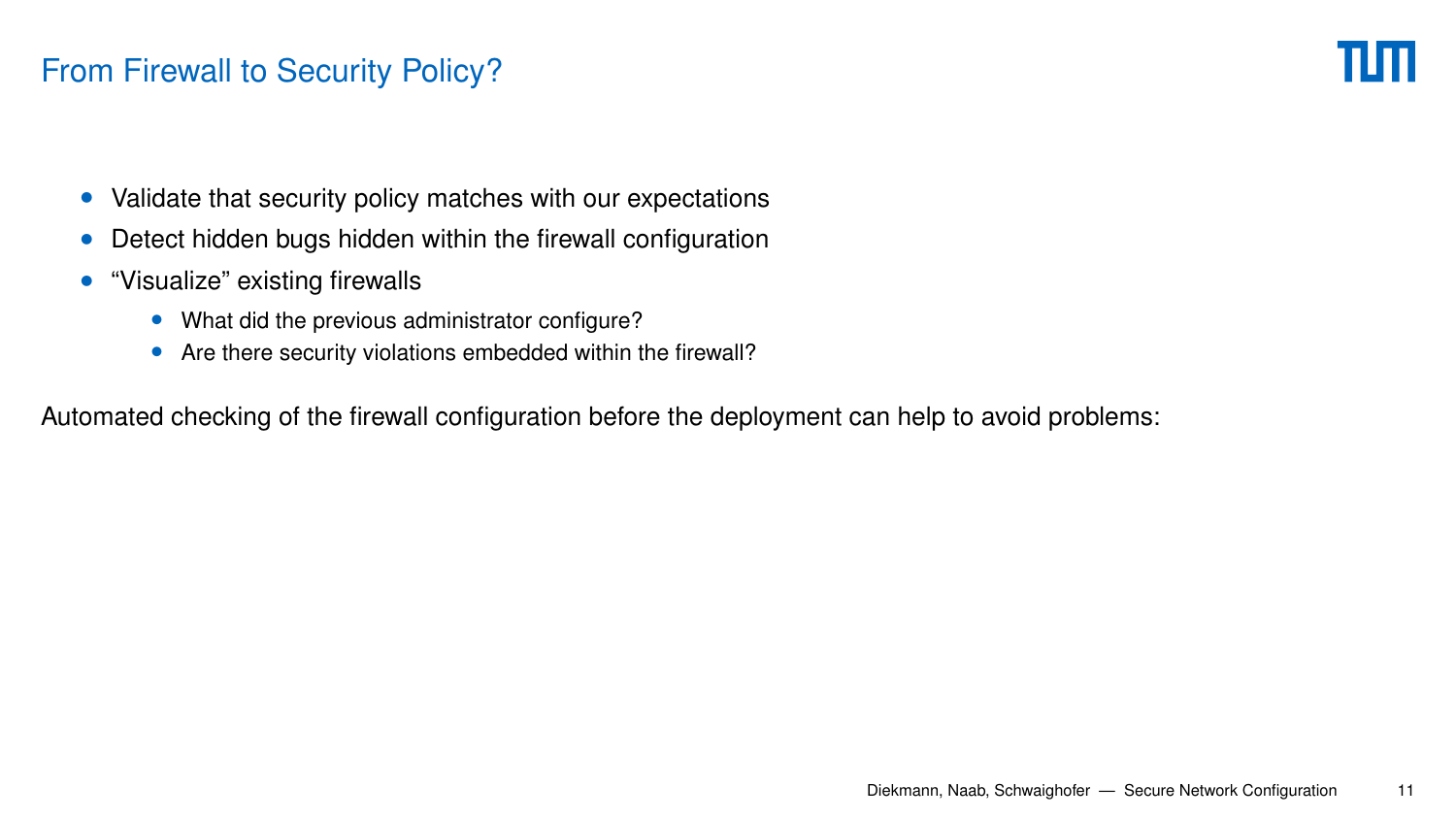- Validate that security policy matches with our expectations
- Detect hidden bugs hidden within the firewall configuration
- "Visualize" existing firewalls
	- What did the previous administrator configure?
	- Are there security violations embedded within the firewall?

Automated checking of the firewall configuration before the deployment can help to avoid problems:

- Are the security devices and switches only reachable from the controller or management network?
	- I.e. no unauthorized access is possible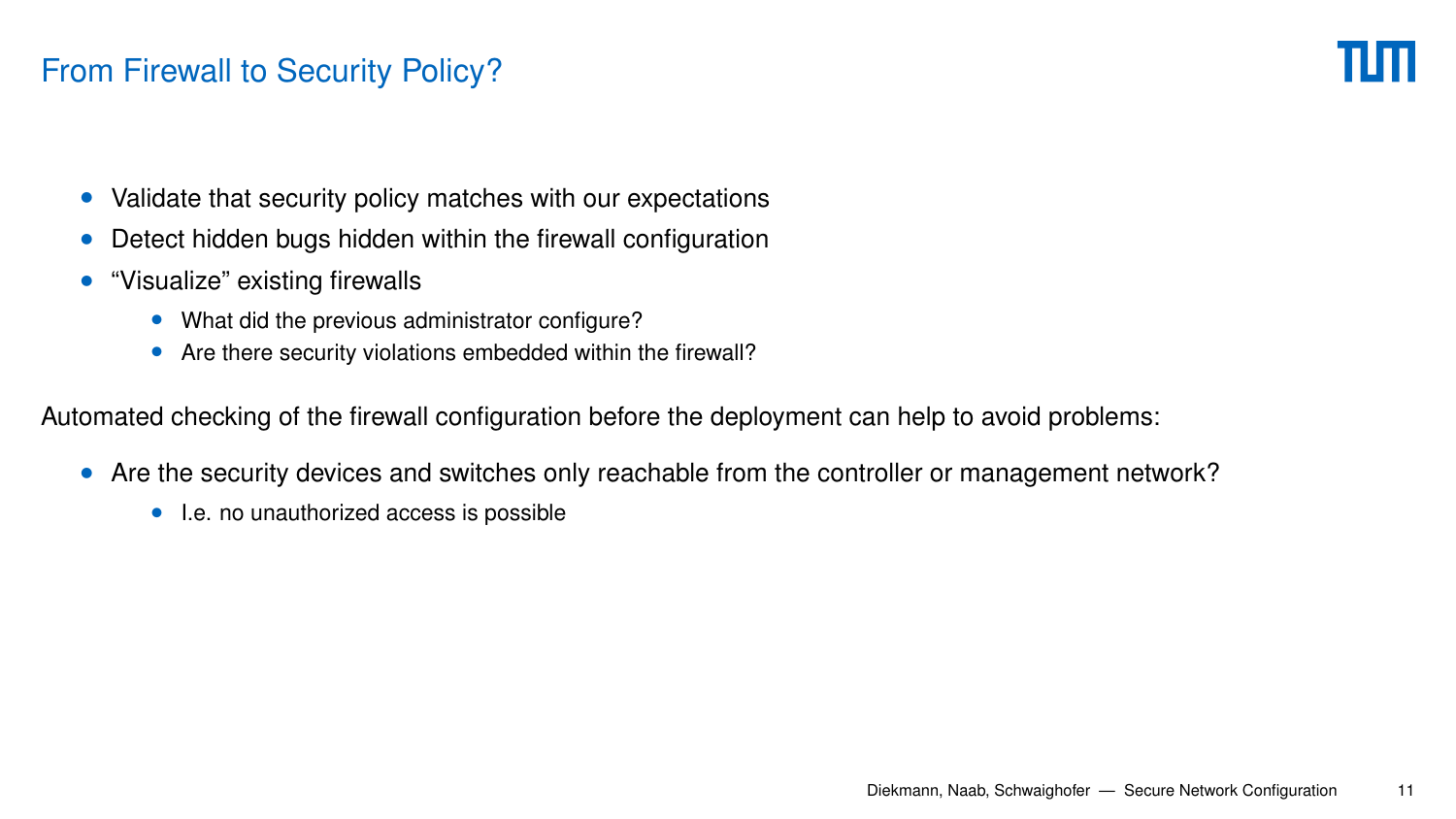- Validate that security policy matches with our expectations
- Detect hidden bugs hidden within the firewall configuration
- "Visualize" existing firewalls
	- What did the previous administrator configure?
	- Are there security violations embedded within the firewall?

Automated checking of the firewall configuration before the deployment can help to avoid problems:

- Are the security devices and switches only reachable from the controller or management network?
	- I.e. no unauthorized access is possible
- Are the devices accessible by the controller or management network?
	- Even if there is an error, are the devices still reachable to change the configuration
	- ⇒ Allow in-band management of devices
	- ⇒ Protect from (obvious) configuration mistake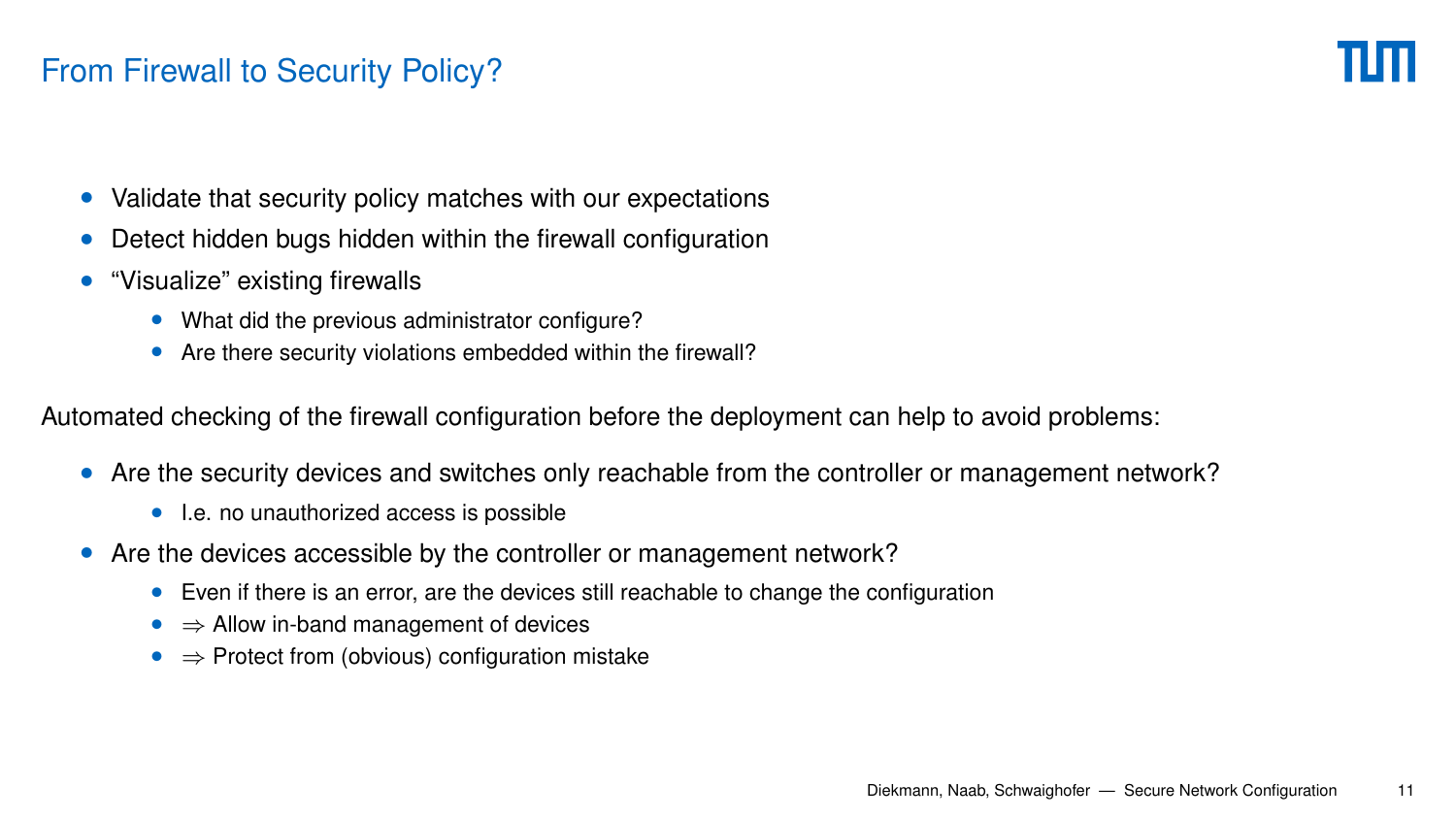## <span id="page-24-0"></span>[Application within the Sendate Project](#page-24-0)

πm

- Goals to be checked in Data Center Networks
	- Separation of tenants/slices
	- Even if the slices provide their own configuration
	- Accessibility (both positive and negative) of management interfaces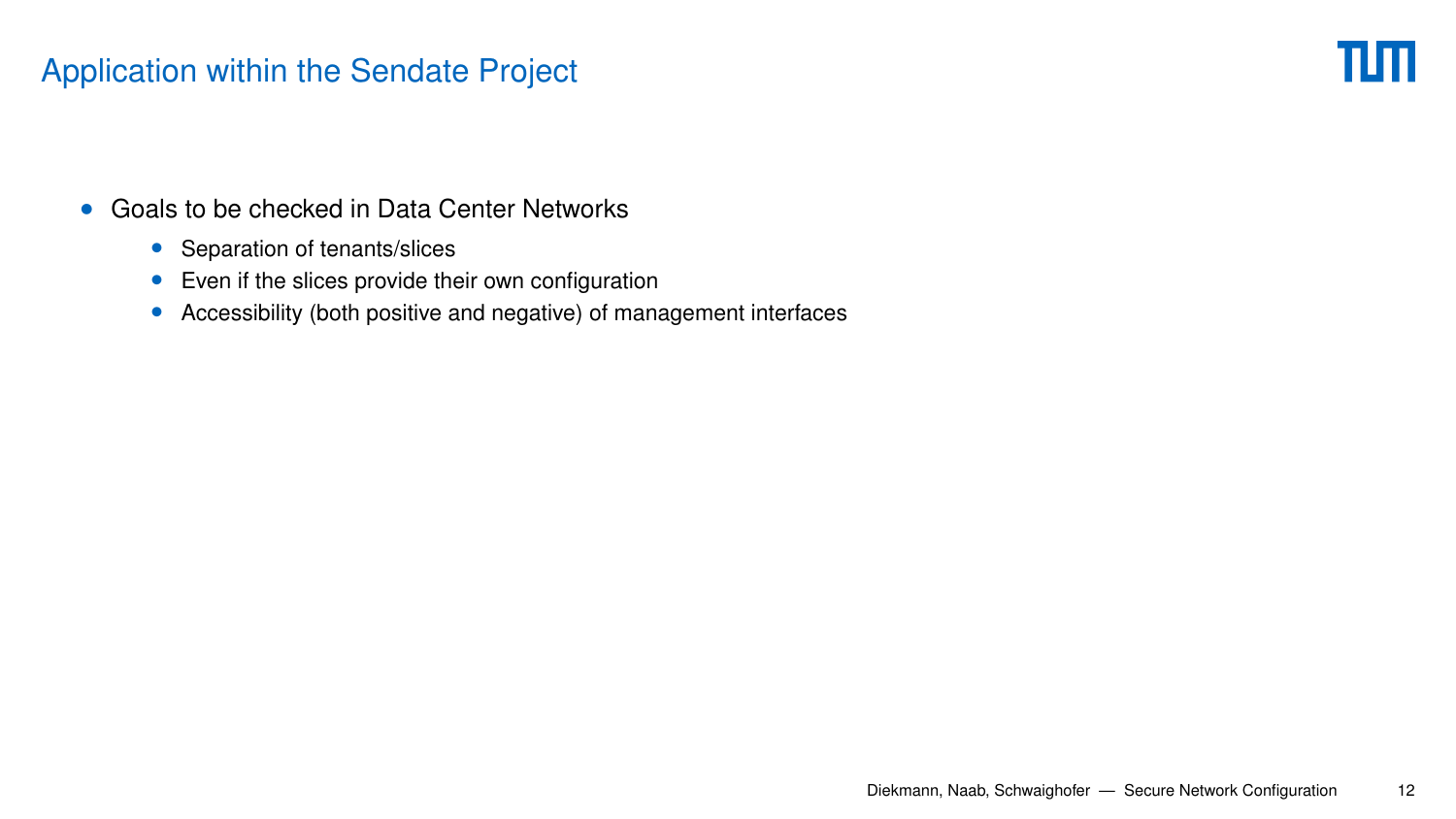## [Application within the Sendate Project](#page-24-0)

- Goals to be checked in Data Center Networks
	- Separation of tenants/slices
	- Even if the slices provide their own configuration
	- Accessibility (both positive and negative) of management interfaces
- Validation of configuration must be integrated within the management
	- Each and every validation must be checked, for maximum benefit before deploying to the devices
- Configuration must be centralized
	- No manual configuration/change to the firewall
- Integration with configuration and change management tools
	- Ansible, Puppet, Salt
- Performance Measurements
	- Impact of rule sets on performance of network devices